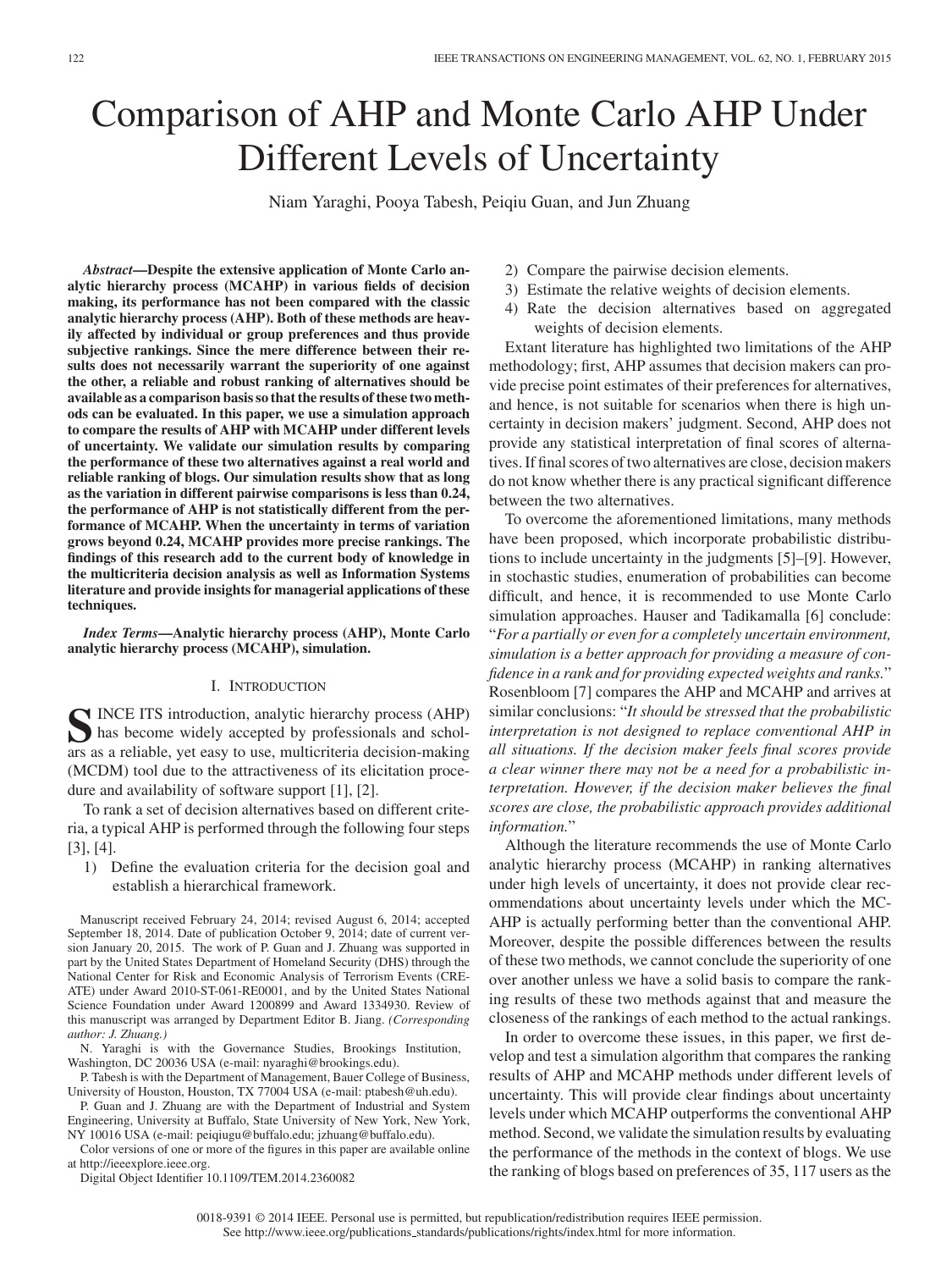actual ranking and measure the similarity between these rankings and the rankings acquired by AHP and MCAHP to evaluate the performance of these methods.

Analysis of the risks and uncertainties is a pivotal part of the risk management systems within organizations [10]. Our research provides empirical guidelines for risk management professionals to appropriately consider the use AHP or MCAHP in their decision making. The findings of this research would contribute to both information systems and MCDM field. To the best of our knowledge, this is the first research that evaluates AHP and MCAHP under a broad range of uncertainty levels. By comparing the performance of the two major rankings algorithms, it provides insights about the use of each method under different levels of uncertainty. The recommendations about the proper use of each method according to the level of uncertainty can be easily applied when the raters/respondents are uncertain about their judgments or when there are multiple raters/respondents with incongruent decisions. These recommendations are not limited to the application of AHP and MCAHP in the context of blog rankings and can be used in ranking a wide variety of other decision alternatives.

The rest of this paper is organized as follows: Section II discusses AHP and MCAHP and their difference in theory and practice. Section III discusses the mathematical model and shows the simulation algorithms. Section IV displays the simulation results and reveals the connections between uncertainty in input data and output rankings, as well as rank uncertainty. Section V verifies the results by applying the methods in an illustrative example of blog ranking and comparing the results of alternative methods against the actual rankings of blogs obtained through soliciting the preferences of the 35, 117 users. The type and source of data are also described in the section. Finally, Section VI concludes this paper.

## II. RELATED LITERATURE

Due to its simplicity, ease of use, and great flexibility, AHP has been applied in almost every aspect of MCDM such as project selection and evaluation, R&D ranking, and supplier selection among many others [11]–[14]. Despite the enchantment about AHP, it has also received some serious criticisms. They include the lack of a solid mathematical theory to support its axiomatic foundation [15], the shortcomings of the 1–9 scaling system in considering the uncertainty in human judgments and grasping the real human thinking system [16]–[18], its method of priority estimation [19], [20] and rank reversal phenomenon [15]. All of these criticisms have been well discussed in the literature and solutions for them have been developed. The multiattribute utility method has been used as a basis of AHP assessment methodologies [21], [22]. To take judgmental uncertainty into account, alternative methods such as applications of the fuzzy theory are developed for AHP [23], [24]. Different scaling methods have also been provided [25]–[27]. The Logarithmic leastsquares method (LLSM) was introduced as an another option to drive the weights from pairwise comparisons [28]. Crawford and Williams [28] wrote "*LLSM is optimal when the judge's* *errors are multiplicative with a log-normal distribution. The geometric mean shares the desirable qualities of the eigenvector and is preferable in several important respects.*" Some other researchers have investigated different cases of rank reversal, and discussed the methods for avoiding rank reversal [29]–[31]. In many studies, the approach is to study uncertainties in imprecise judgments and probabilistic environments within stochastic or statistical context [5], [6], [32]–[34].

Saaty's AHP [1] lacks probability explanations to distinguish adjacent alternatives in final ordering. In response to this specific problem, Rosenbloom [7] suggests that, in the distribution of 1/9 and 9, where  $a_{i,j} = \frac{1}{a_{j,i}}$ , the pairwise values could be viewed as random variables. Therefore, it is reasonable to assume that  $a_{i,j}$  is independent, and the final scores will be stochastic. Thus, instead of comparing only one single value of final scores as fixed and nonstochastic parameters, in MCAHP, the final score of an alternative is compared with others as a random variable in a prespecified confidence level. In operations research literature, Monte Carlo simulation has been combined with AHP to respond to the issue of uncertainty in judgments. Many researchers have used MCAHP, and reported the differences between its results and the results of the conventional AHP. Generally, it is expected that MCAHP produces more reliable results, which are significantly different from that of AHP  $[34]$ – $[38]$ .

The majority of studies in the field of MCDM that adopt Monte Carlo simulation to expand the traditional AHP method follow the same theme [39]. Using an approach first proposed by Hauser and Tadikamalla [6], pairwise evaluations are randomly generated from predefined probability distributions (e.g., triangular and uniform distributions). This procedure differs from the traditional AHP in which pairwise comparisons are deterministic and are specified by the decision makers with ranges between 1 and 9 [6]. Other variations of such approach use the same basic procedure. For instance, by including different scenarios to capture the uncertainties related to future operational decisions, Levary and Wan [8] used Monte Carlo simulation to generate random numbers for scenario selection and pairwise evaluations. Other extensions to MCAHP include, but are not limited to, integrating MCAHP with approaches such as Bayesian probability [40] or adding sensitivity analysis to identify sources of variation [41].

The application of MCAHP has two advantages over the AHP method. First, it enables us to include the uncertainty of experts into the decision-making process. In reality, many decisions includes some level of uncertainty and the pairwise comparison of two decision criteria or alternatives can rarely be done without any hesitation and uncertainty. Unlike AHP, the MCAHP would allow us to define the pairwise comparisons as probability distributions rather than fixed values and thus consider the effects of uncertainties and risks in the decision-making process. The second advantages of MCAHP is that it provides a much richer output. The AHP method will only provide the rankings of the decision alternatives as fixed values, and thus, the decision maker would not know the confidence level on which the rankings are based on. When the difference in scores of the decision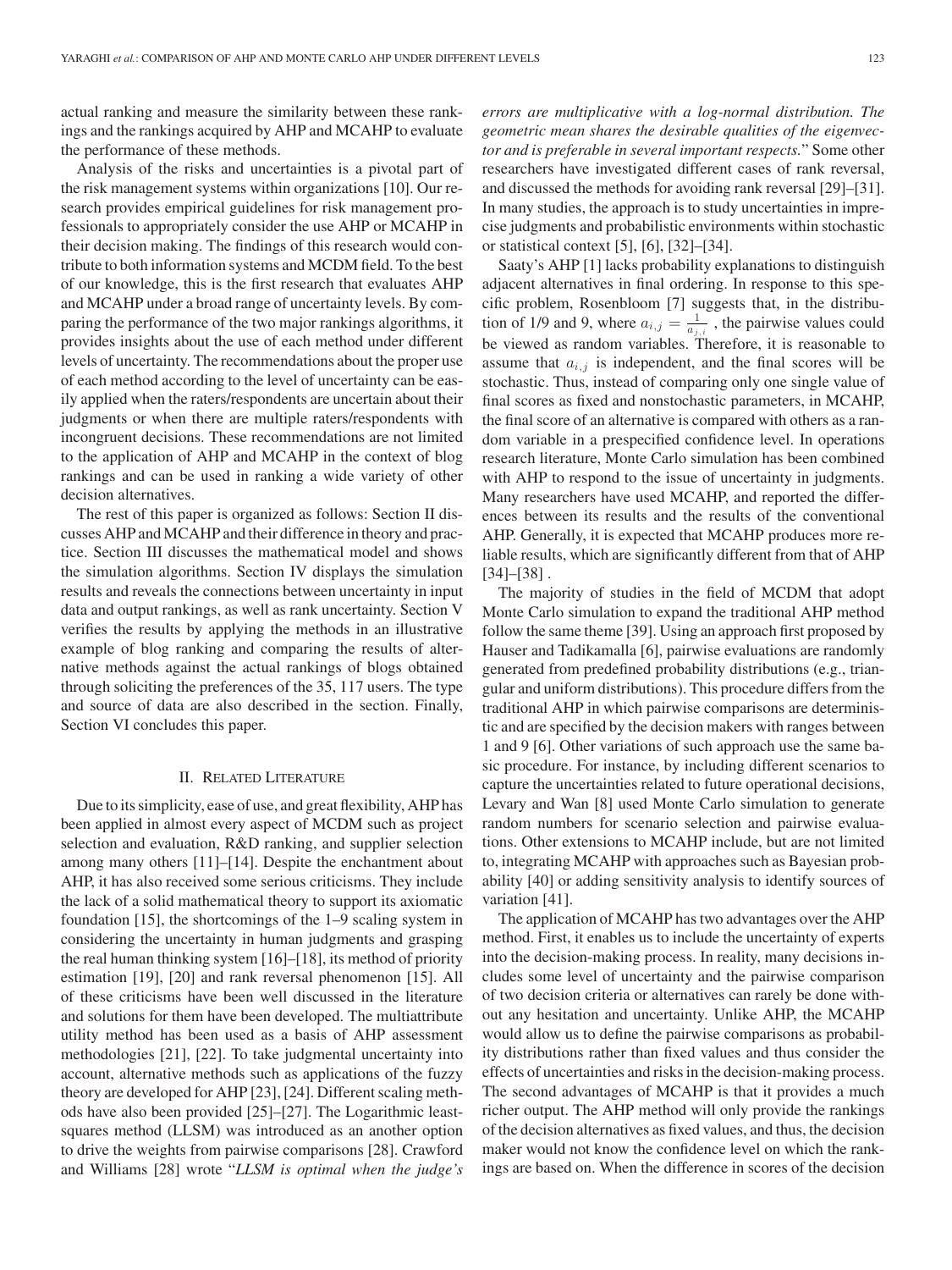alternatives is small, this problem will be intensified. In these situations, while the difference between the alternatives may statistically be negligible and insignificant, AHP ranks them at different orders [42], [43].

This paper assumes that there are a set of different respondents that provide pairwise comparisons. We develop a model in which the importance (i.e., weights) of the decision criteria and the status of decision alternatives are simultaneously fitted to the proper probability distribution function based on the input from different pairwise comparisons of different respondents. Monte Carlo techniques are applied to simulate the performance of alternatives and weights of decision criteria as a basis of pairwise comparison. In other words, we are taking both external and internal sources of uncertainty into account. External sources of uncertainty refer to the procedure or environment for collecting preference data. In our model, we have assumed that data about decision alternatives is ambiguous. Internal sources are the ambiguity and uncertainty that result from the limited amount of information available to the decision maker and the level of his or her understanding of the problem [44]. The internal uncertainty is modeled by assuming that decision criteria weights are also ambiguous. Following Hsu and Pan [37] to obtain the probability information for  $a_{ij}$  in the context of multiple decision makers, we assume that the probability of evaluations made by all respondents are equal. This will convert every  $a_{i,j}$ into discrete random variables.

To the best of our knowledge, our work is the first one that compares the performance of AHP with MCAHP under a wide range of uncertainties. The current literature generally recommends MCAHP over AHP but does not clarify the extent of the superiority of the performance of MCAHP as compared with AHP. The literature does not clarify the situations under which these two methods may performs equally well. Our work bridges these gaps. We show the difference between the performances of these two methods and provide clear guidelines on how to choose the appropriate method based on the level of uncertainty in the decision problem.

## III. SIMULATION ALGORITHM

To generate reliable data for a numerical analysis in AHP, simulation has been extensively used in prior research [45]–[48]. We also rely on simulation results to generate initial pairwise comparisons.

In the following algorithm, we generate a random but consistent matrix for the decision alternatives' performance with regard to each decision criteria as well as a random but consistent matrix to represent the weight of each decision criteria. Based on these two matrices, the overall scores and ranks of the decision alternatives are calculated. These steps are usual steps in the general AHP method. However, we try to avoid judgment bias and achieve more generalizability by creating these matrices based on pseudorandom numbers automatically generated by the computer. Steps 1 through 8 are assigned to this purpose.

We introduce uncertainty in the algorithm by creating uniform distributions based on the elements of random pairwise comparison matrices created in previous steps. In other words, instead of having a fixed parameter, we have a random variable with a uniform distribution as the pairwise comparison of two alternatives. As we slightly increase the range of the uniform distribution, the uncertainty increases as well. We calculate the final scores and ranks for 1000 different iterations at each level of uncertainty and compare them with the scores and ranks that we first created. The algorithm is formally described in the 12 steps and graphically shown in Fig. 1.

*Step 1:* Suppose we have N different alternatives and M different decision criteria. We create a  $N \times N$  random matrices  $A^m$ ,  $m = 1, 2, ..., M$ , to represent the comparison of N alternatives with regards to the mth decision criterion

$$
A^{m} = \begin{bmatrix} a_{1,1}^{m} & a_{1,2}^{m} & \cdots & a_{i,n}^{m} \\ a_{2,1}^{m} & a_{2,2}^{m} & \cdots & a_{2,n}^{m} \\ \vdots & \vdots & \ddots & \vdots \\ a_{n,1}^{m} & a_{n,2}^{m} & \cdots & a_{n,n}^{m} \end{bmatrix}, \quad m = 1,2,...,M.
$$
 (1)

The elements in the upper triangular section of the matrix are shown by  $a_{i,j}^m$ , which is a random variable and follows a uniform distribution in the domain of  $[1, 9]$   $\forall i = 1, 2, ..., n; i < j$ . The elements in the lower triangular section of the matrix  $a_{j,i}^m$  are defined as  $a_{i,j}^m = \frac{1}{a_{j,i}^m}$ . In the matrix  $A^m$ ,  $a_{i,j}^m$  represents the score of decision alternative  $i$  as compared with alternative  $j$ with regard to decision criterion  $m$  in a linear scale.

Although prior research has proposed many alternative scales such as power scale and root square [49], geometric [25], logarithmic [50], asymptotical [51], inverse linear [52], and balanced [53], we limit our simulation to the most widely used linear scales to avoid further complications in the algorithm and simulation process.

*Step 2:* For each matrix, we normalize each element by the column sum

$$
\dot{a}_{i,j}^m = \frac{a_{i,j}^m}{\sum_{i=1}^n a_{i,j}^m}, \quad \text{for } m = 1, 2, ..., M. \tag{2}
$$

*Step 3:* We calculate the geometric mean of each row to have a  $n \times 1$  matrix

$$
\omega^{m} = \begin{bmatrix} \left( \prod_{i=1}^{n} \dot{a}_{1,i}^{m} \right)^{1/n} \\ \left( \prod_{i=1}^{n} \dot{a}_{2,i}^{m} \right)^{1/n} \\ \vdots \\ \left( \prod_{i=1}^{n} \dot{a}_{n,i}^{m} \right)^{1/n} \end{bmatrix}, \quad \text{for } m = 1, 2, ..., M. \quad (3)
$$

This matrix shows the estimated weights of each decision alternative regarding a single decision criterion.

*Step 4:* We check for consistency in each of the matrices that we have randomly created. If the consistency ratio of the matrices is less than 0.1, then we let  $m = m + 1$ .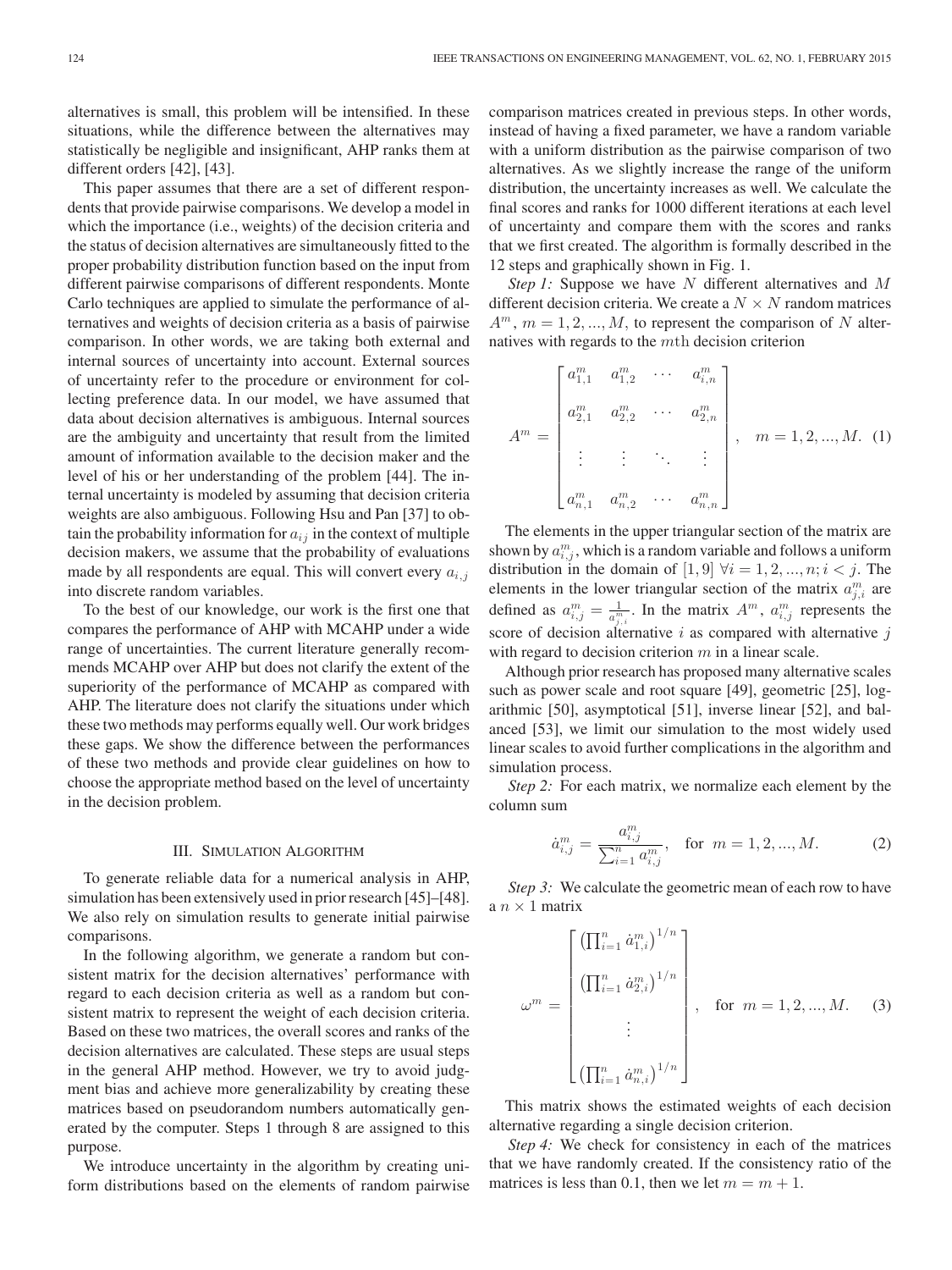

Fig. 1. Graphical representation of simulation algorithm

*Step 5:* Continue to create random and consistent  $A<sup>m</sup>$  matrices through Steps 1–4 until M consistent  $A<sup>m</sup>$  matrices are available. If the random matrices generated before have a consistency ratio higher than 0.1, the algorithm returns to *Step 1*.

*Step 6:* We create  $I'$  as a  $M \times M$  random matrix just like the previous matrices to represent the weights of the decision criteria with regard to each other. We follow the previous steps (2, 3, and 4) to be sure that the matrix is consistent, and thus, have the final  $M \times 1$  matrix called  $\theta$ .

*Step 7:* We create the  $\Omega$  matrix as  $[\omega^1, \omega^2, ..., \omega^M]$ , which is a  $N \times M$  matrix.

*Step 8:* We multiply  $\Omega$  by  $\theta$  to find a  $N \times 1$  matrix, which shows the final score of each decision alternative based on all of the factors. Matrix S is calculated as  $S = \Omega \times \theta$ . Based on the scores in matrix S, we calculate the ranks of each alternative in matrix  $R$ . Now we have our initial set of matrices, and the scores and ranks of alternatives based on these random but consistent matrices.

*Step 9:* We proceed to generate a random matrix in correspondence with each of the  $A^m$  and  $I'$  matrices such as

$$
\overline{a_{i,j}^m} \sim \text{Uniform } [\max(0, a_{i,j}^m - \mu a_{i,j}^m), \min(9, a_{i,j}^m + \mu a_{i,j}^m)]
$$
\n
$$
\text{and } \overline{a_{i,j}^m} = \frac{1}{\overline{a_{j,i}^m}}
$$
\n(4)

$$
\overline{I'_{i,j}} \sim \text{ Uniform } [\max(0, I'_{i,j} - \mu I'_{i,j}), \min(9, I'_{i,j} + \mu I'_{i,j})]
$$

and 
$$
\overline{I'_{j,i}} = \frac{1}{\overline{I'_{j,i}}}.
$$
 (5)

The bar notation in  $\overline{a^m_{i,j}}$  is used to differentiate the elements of the new matrix from the initial matrix  $A<sup>m</sup>$ , and at the same time, indicates that the elements of the new matrix,  $\overline{A^m}$  are created based on the initial values of the previous matrix,  $A<sup>m</sup>$ . In other words,  $\overline{a^m_{i,j}}$ s are created as random draws form uniform distributions, which are centered on  $a_{i,j}^m$ s. As shown in (6) and (7), to consider the uncertainty in the weights of the decision criteria, we create the new matrix  $\overline{I}'$  in a similar way.

The parameter  $\mu$  indicates the level of uncertainty in the simulation algorithm and is initially set at 0.01. At this step, we generate 1000 random draws for each  $\overline{a_{i,j}^m}$  and  $\overline{I'_{j,i}}$  from the uniform distribution defined in  $(4)$ – $(7)$ . In each of these 1000 iterations, we go over Steps 1 to 8 in order to create the consistent matrices, and calculate the scores and the ranks of the alternatives. We will have 1000 different scores and ranks for each of the decision alternatives. To summarize these 1000 scores and ranks into a single value, we will consider  $\overline{S}$  as their average score and  $\overline{R}$  as their corresponding rank to, respectively, represent the final score and rank of the alternatives at each particular level of uncertainty.

To allow for different levels of uncertainty, we gradually increase  $\mu$  from 0.01 to 1 in 0.02 increment. At each increment, a new average score and average rank  $(\overline{S}$  and  $\overline{R}$ ) is calculated as discussed previously. The incremental increase in the value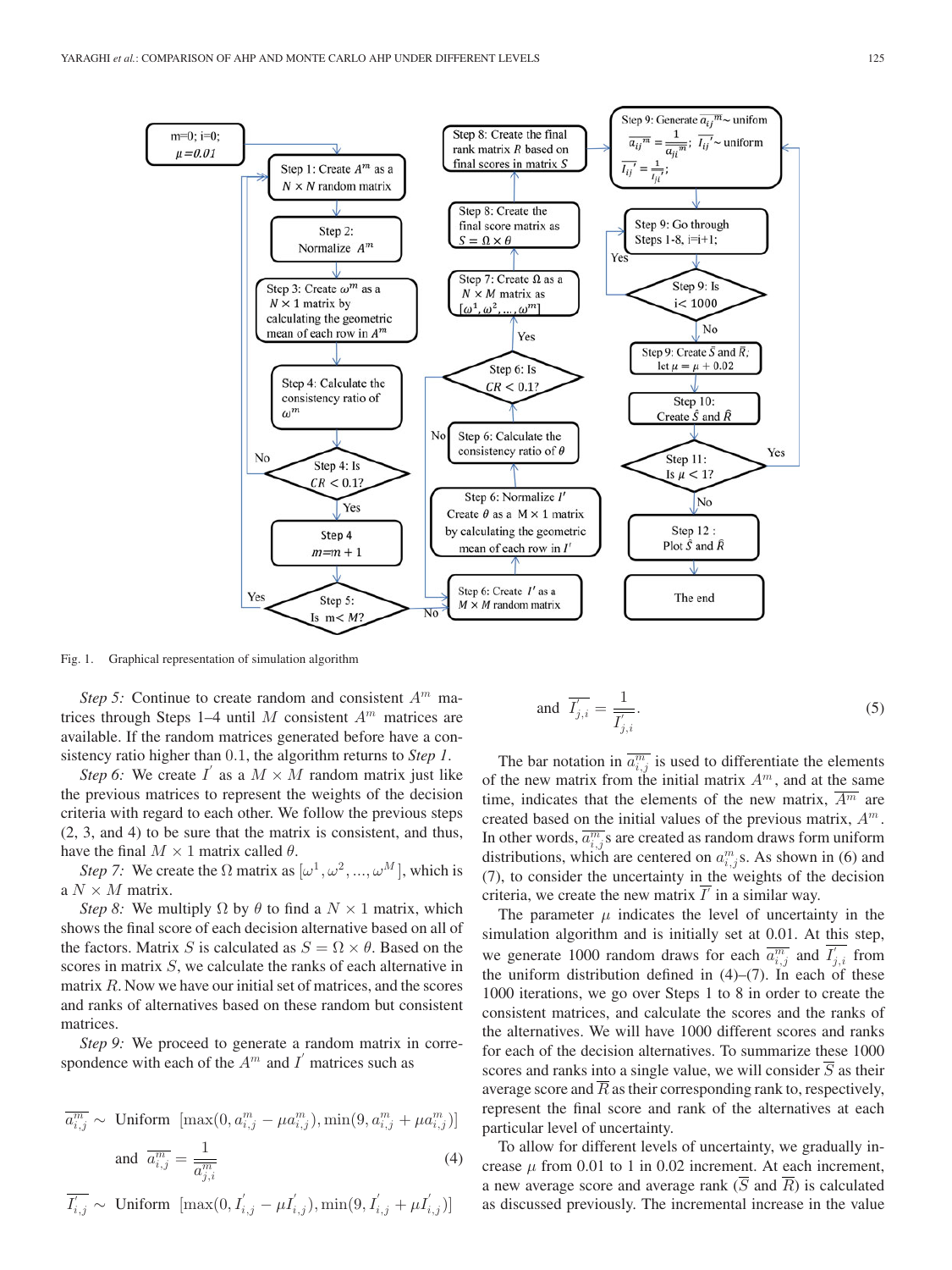

Fig. 2. Difference between scores in Monte Carlo AHP and AHP.

of  $\mu$  allows us to investigate the differences between the performance of the two methods over a wide range of uncertainties. This implies that the uncertainty in the model is reflected by  $\mu$ and is proportionate to the coefficient of variation in a uniform distribution of pairwise comparisons.

The degree of uncertainty in the simulation algorithm is gauged based on the range of the corresponding uniform distributions defined in (4) and (6). We assume that as the lower and upper bounds of the uniform distribution from which we draw our random values increase, the variation in the values of the random values also increases. This would imply that as the range of the uniform distribution increases, the level of uncertainty in the decision-making process also increases. Since we did not have any theory in the literature to help us assume a prespecified level of uncertainty in our study, we design our simulation algorithm in such a way that a wide spectrum of possible uncertainty levels can be taken into account. That is, levels of the uncertainty from 0.01 to 1.00 are simulated in 0.02 increments. Both the 0.01–1 range and the 0.02 increments are designed to accommodate the highest uncertainty levels that we could simulated given our computational resources.

Let  $\mu = \mu + 0.02$ .

*Step 10:* At each uncertainty level of  $\mu$ , we calculate the difference between the initial scores and the ranks with  $\overline{S}$ and  $\overline{R}$ 

$$
\hat{S} = \sqrt{(\overline{S_n} - S_n)^2}, \hat{R} = \sqrt{(\overline{R_n} - R_n)^2}.
$$
 (6)

In which,  $n = 1, 2, \ldots, N$ . In these equations,  $S_n$  and  $R_n$ represent the score and rank of the nth alternative, respectively, obtained from the AHP method and  $\overline{S_n}$  and  $\overline{R_n}$  represent the score and ranks of *nth* alternative, respectively, obtained from the Monte Carlo AHP method.

Note that  $\hat{S}$  and  $\hat{R}$ , respectively, measure the difference in scores and ranks of decision alternatives under two scenarios. In the first scenario, there is no uncertainty in the decision process. S and R are calculated under this scenario. In the second scenario, some level of uncertainty in introduced in the decision process by inclusion of  $\mu$  as discussed in step 9. The final scores and ranks of the decision alternatives in the second scenario are captured by  $\overline{S}$  and  $\overline{R}$ .

*Step 11:* If  $\mu < 1$ , we return step 9 and recalculate  $\hat{S}$  and  $\hat{R}$ for each value of  $\mu$ .

*Step 12:* We plot the values of  $\hat{S}$  and  $\hat{R}$  over the change of  $\mu$ . The end.

# IV. SIMULATION RESULTS

In this section, we present the results of our simulation study. Note that the purpose of the simulation algorithm was to compare the performance of AHP with the MCAHP method in terms of score and ranks of decision alternatives for a different levels of uncertainty ranging from 0.01 to 1. The summary of the simulation results are presented in Figs. 2 and 3.

We run the code for five decision alternatives and five decision criteria. There are 1000 iterations in each level of the uncertainty where there are 50 different levels of uncertainty ranging from 0.01 to 1. In Fig. 2, we show the difference between scores of the MCAHP and the conventional AHP. On the horizontal axis, the 50 different levels of uncertainty are shown and the difference between the scores in two methods is plotted against the vertical axis. Despite the random peaks, difference between the scores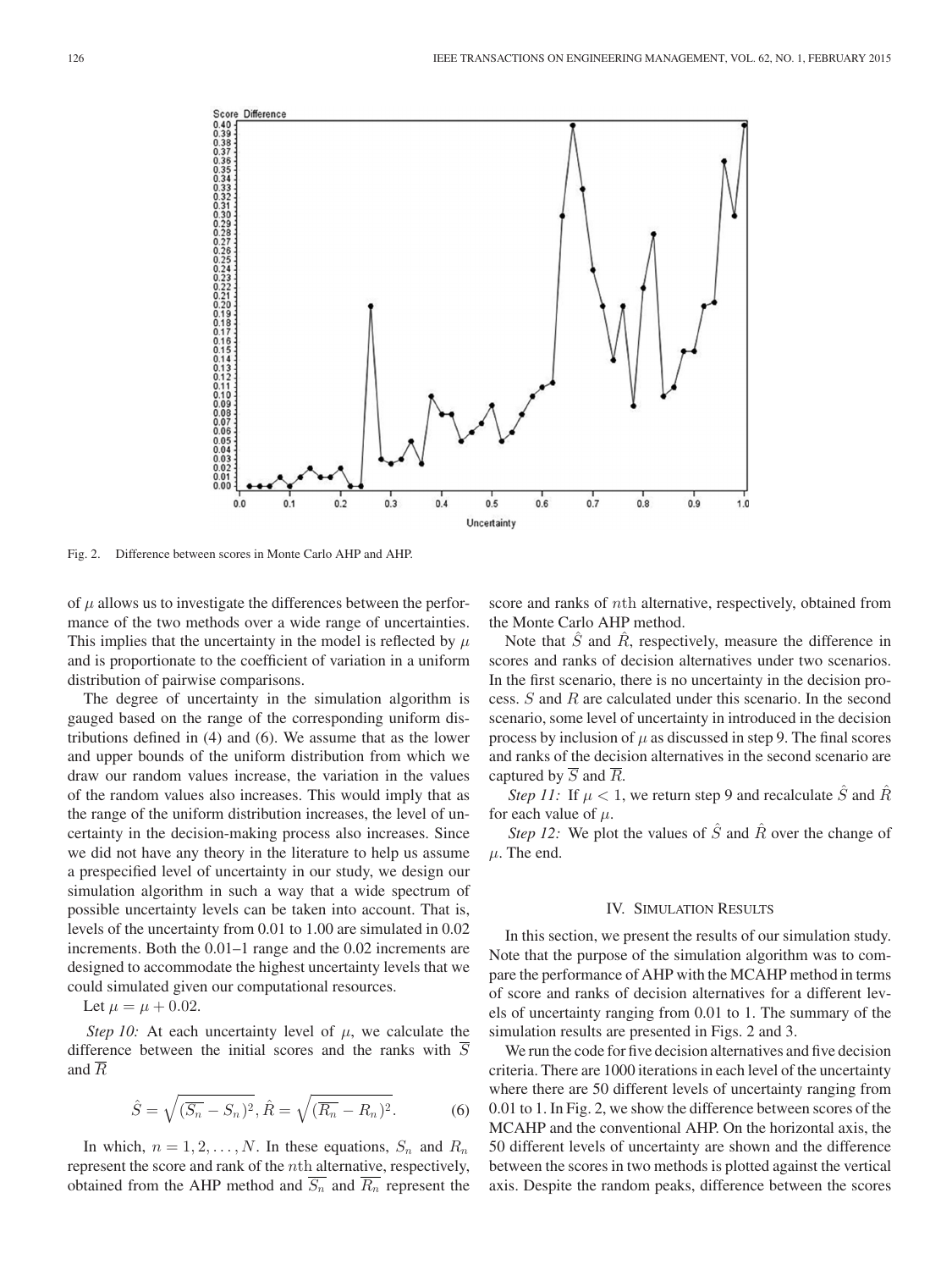

Fig. 3. Difference between ranks in Monte Carlo AHP and AHP

calculated based on the two different methods increases as the level of the uncertainty increases. However, one interesting observation is that difference between the scores is insignificant as long as the level of uncertainty is lower than 0.24. Fig. 3 shows the differences between the final ranks, which are calculated based on the final scores, and as expected, the difference between the ranks is zero until the uncertainty level of 0.24. It is interesting to note that despite the increases in the uncertainty level, the final scores do not dramatically change in the higher levels.

The simulation results reveal an interesting point about the situations in which there is a significant difference between MCAHP and AHP results. Based on these results, as long as the uncertainty measure is less than 0.24, both methods produce similar results. To further investigate the difference between the scores and ranks in two methods, we use a one-sample *t*-test and investigate the null hypothesis that the difference between the values in each uncertainty level is equal to zero. Fig. 4 shows the respective *p*-values for each uncertainty level. The *p*-values corresponding to uncertainty levels lower than 0.24 are all above 0.05, and thus, the hypothesis that the methods produce equal ranks and scores are not rejected. However, after the 0.24 level of uncertainty ( $\mu > 0.24$ ), our statistical test confirms the visual conclusions we drew before.

Our simulation results considers only two levels of hierarchy and includes the ranking of five alternatives with regards to five criteria. The other assumption of our model is the independency of decision criteria from each other. This assumption has been enforced in the simulation algorithm by sampling the pairwise comparisons as independent random variables from a uniform distribution. The limitations of these assumptions are discussed at Section VI in further details.

In summary, our simulation results show that the performance of MCAHP is not significantly different from AHP as long as the level of uncertainty is below 0.24. As the uncertainty increases, the two methods provide different results. Although our simulation results identify the threshold on which MCAHP results are different from AHP, we still have to investigate if the MCAHP results are better than AHP. To do so, we need to compare each set of rankings provided by AHP and MCAHP methods with a ranking that has been already produced by an alternative, yet reliable ranking method. This alternative ranking will be considered as a basis, or actual ranking of the alternatives and will be used to measure the closeness of the rankings provided by AHP and MCAHP to reality. These evaluations are provided in Section V.

# V. APPLICATION AND EVALUATION OF AHP AND MCAHP IN RANKING BLOGS

In this section, we measure the closeness of the ranking results of the AHP and MCAHP to other widely used ranking systems. Blogs constitute a suitable context for this purpose since they have been already ranked by many reliable ranking systems other than AHP or MCAHP. The recommendations of this paper would be applicable in any context. Here, we use blog (or weblog) rankings as an illustrative example for two reasons; first, the subject is of interest to many information systems researchers and second, as mentioned before, an alternative ranking of blogs is already available. This alternative ranking is based on the recommendations of a very large user base and can be considered as a solid ranking. We used this ranking to evaluate the performance of both MCAHP and AHP methods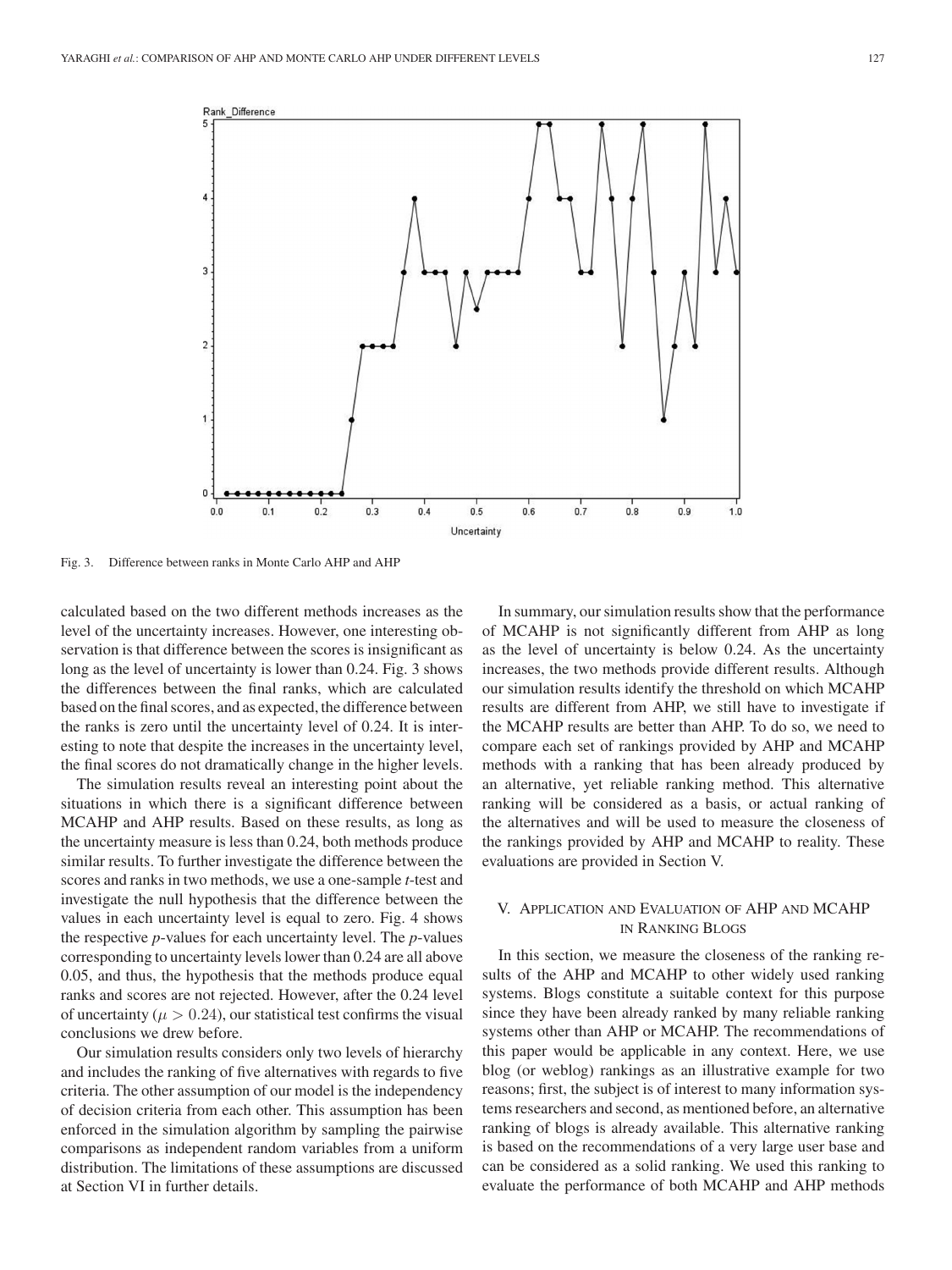

Fig. 4. Corresponding *p*-values of testing null hypothesis that the results of the two methods are equal. Blue line reflects the *p*-values of testing the equality of the scores in two methods. Red line reflects the *p*-values of testing the equality of the ranks in two methods.

against it. We evaluate the results of AHP and MCAHP with the alternative rankings in two situations. The first situation only considers the blogs, which are very close to each other in terms of overall quality. This implies that it would be more difficult for the respondents to perform a pairwise comparison on these blogs, and thus, their evaluations would entail a high degree of uncertainty. The second situation only considers the blogs that are very different in terms of their overall quality, and thus, can beyes ranked much easier and with a lower degree of uncertainty. The details of the alternative ranking method discussed later.

Until its discontinuation on July 1st, 2013, readership and subscription to blogs was facilitated through a service by Google called Reader [54]. Users could subscribe, share, comment, and also give positive feedback by clicking a button called "like" for each post of the blogs they read. Using Google application programming interfaces, Likekhor.com [55] gathered all of this information about 2 654 blogs in Persian blogosphere and provided different rankings of the blogs based on the information from 35 117 users. There were four ranking systems, based on the following: 1) the number of subscribers; 2) the total number of "likes;" 3) the average "likes" for each post; and 4) a combination of all three measures. We have collected the data on the rankings of the blogs in January 2013. The last ranking system (number 4) provides the most reliable rankings because it entails aspects of popularity, quality, and readership of the blog. Since the rankings are based on the votes by a fairly large population of users, we consider the fourth ranking system as the actual (real) or at least the best possible ranking of the blogs.

Ten different blogs were chosen as decision alternatives, five of which are fairly close to each other (no more than two places of difference in the ranking), and the other five, are those with larger gaps between them (more than five places of difference between them). We only chose the blogs that publish posts in economics and management issues. We chose these blogs to filter prejudices and conflicts that may results among raters due to different points of view in sociocultural issues. Two groups of blogs are presented to ten raters. Raters were chosen among Persian MBA students in University at Buffalo and the University of Houston to ensure the familiarity of the raters with the topics of the blogs. The first five blogs in group 1, represent choices with high uncertainty since they are actually very close to each other and differentiating among them is harder for readers, where the second group of blogs with wider gaps of rankings represent the alternatives with a lower degree of uncertainty since the difference among them is more significant and easier to distinguish. We rely on the study of Kaye and Johnson [56] to define the factors associated with blog credibility from the view point of readers. They identify ten different reasons that readers read blogs and judge their credibility. Some of these factors are highly related to each other, and will not provide additional information when used together in ranking algorithms. Based on these ten reasons, we identified the following four factors as our decision criteria.

- 1) The information on the blog is not available through main stream media.
- 2) The blog provides useful links to additional information source.
- 3) The blog provides up-to-date and relevant information.
- 4) The blog provides interesting analysis of current events.

"Decision criteria" refers to the elements based on which different decision options are evaluated. In our context, the above four factors are considered as the decision criteria for ranking blogs. "Pairwise comparison" refers to the evaluation of each of the two decision options or criteria. In AHP and MCAHP methods, the pairwise comparison is used to calculate the relative importance of each decision criterion. Each pair of available options are also evaluated against each other by pairwise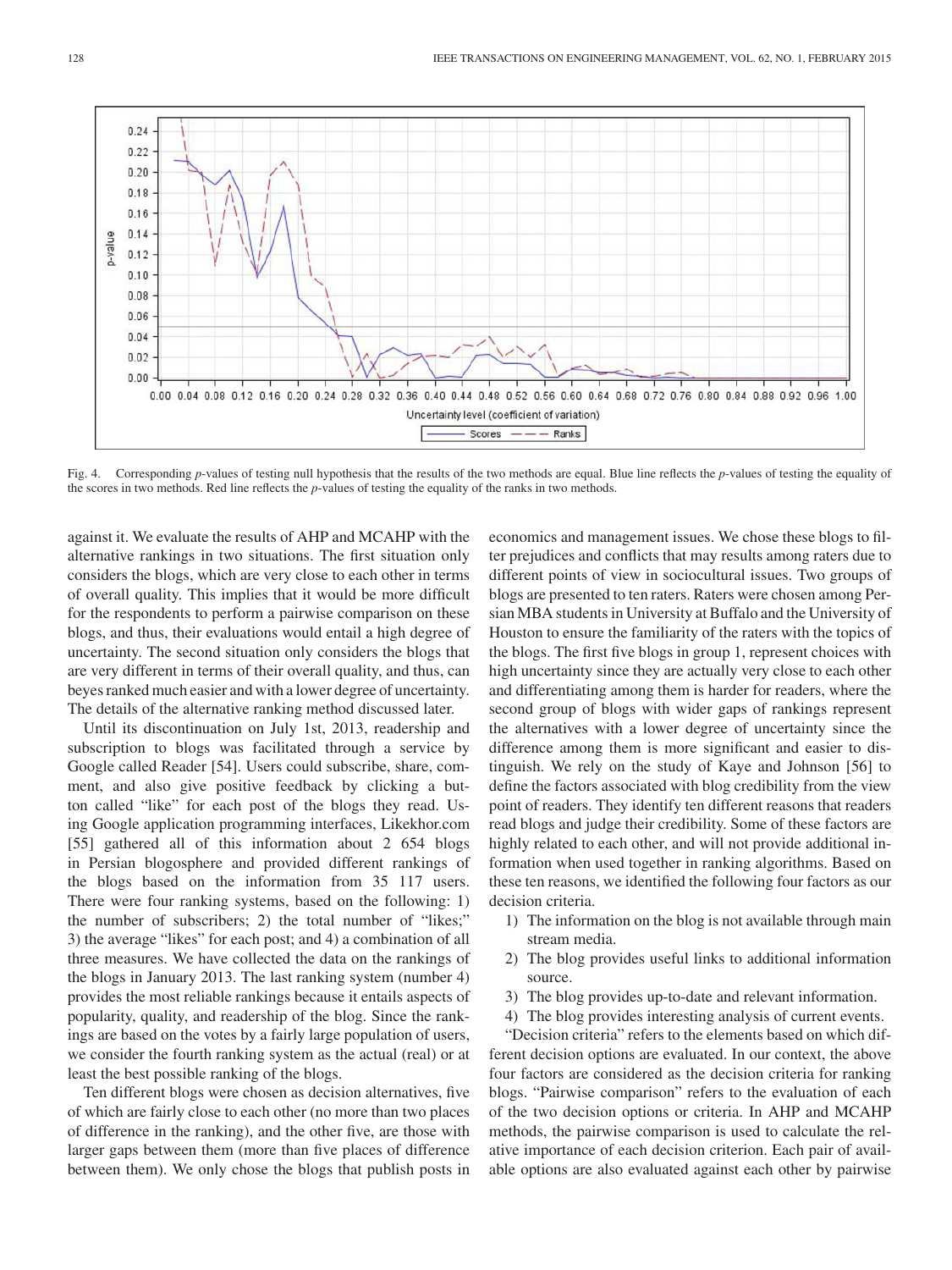| Level of<br>uncertainty | Alternatives | Actual ratings (Based)<br>on Likekhor.com) among<br>all the existing blogs | Rankings among five<br>alternatives based on<br>actual rankings | Group rankings<br>(Based on the average)<br>of the group) | <b>Best</b><br>individual<br>ranking |
|-------------------------|--------------|----------------------------------------------------------------------------|-----------------------------------------------------------------|-----------------------------------------------------------|--------------------------------------|
| High                    | Blog A       |                                                                            |                                                                 |                                                           |                                      |
|                         | Blog B       |                                                                            |                                                                 |                                                           |                                      |
|                         | Blog C       |                                                                            |                                                                 |                                                           |                                      |
|                         | Blog D       | 8                                                                          |                                                                 |                                                           |                                      |
|                         | Blog E       | 10                                                                         |                                                                 |                                                           |                                      |
| Low                     | Blog F       |                                                                            |                                                                 |                                                           |                                      |
|                         | Blog G       | 14                                                                         |                                                                 |                                                           |                                      |
|                         | Blog H       | 25                                                                         |                                                                 |                                                           |                                      |
|                         | Blog I       | 40                                                                         |                                                                 |                                                           |                                      |
|                         | Blog J       | 46                                                                         |                                                                 |                                                           |                                      |

TABLE I ACTUAL, GROUP, AND BEST INDIVIDUAL RANKINGS

comparison. In the setting of blog rankings, the four decision criteria are evaluated against each other in pairs, that is criterion 1 with 2, criterion 1 with 3, and so on. This results in a  $4 \times 4$ matrix in which the element in each cell represents the relative importance of one criterion compared to the other. For example, if a rater believes that the criterion 1: "The information on the blog is not available through main stream media" is twice as important as the criterion 2: "The blog provides useful links to additional information source" then the element on row 1, column 2 of the matrix would be 2. The "decision alternatives" refers to the available options that should be ranked and the "status of the decision alternatives" refers to the relative rank of the of the decision alternatives based on the pairwise evaluation of respondents about the performance of the alternatives in each decision criterion.

Each rater was briefed about the AHP method, and then, was asked to do pairwise comparisons for two different sets of five blogs. The consistency index for each of the pairwise comparisons was checked, and none was higher than 0.07, and thus, the comparisons were all consistent. With ten separate sets of pairwise comparisons for each of the two categories, we construct two ranking systems: 1) based on the unweighted average of the final rankings as the group decision and 2) based on the most similar ranking (the one with the lowest square difference in rankings) as the best individual ranking. The results are shown in Table 1 for each of the two groups of blogs; the first five rows reflect the blogs that belong to the high uncertainty group and the last five rows show the blogs in the low uncertainty group.

Note that in Table I, the first five alternatives are those with the lowest difference in actual rankings; and as we discussed earlier in this section, those are considered the ones with the highest degree of uncertainty. The alternatives listed in the five lower rows of the table, are those with the largest difference in actual rankings, and thus, are considered the ones with the lower uncertainty level. The last two columns show the rankings based on the first two ranking systems: the first ranking system is based on the average of ten judgments, and the last one is the best individual judgments, which is the nearest ranking to the actual ranking. Table II reveals interesting findings about the two methods in two different scenarios. In each cell, the sum of

TABLE II COMPARISON OF GROUP AND BEST INDIVIDUAL RANKINGS

|                                                                         | Group<br>decision | Best individual<br>decision |
|-------------------------------------------------------------------------|-------------------|-----------------------------|
| Alternatives with high uncertainty<br>Alternatives with low uncertainty | n                 | 12<br>O                     |

square differences between the rankings and the actual rankings are presented. When the level of uncertainty increases, the group makes better decisions as compared with the best individual in the group. On the other hand, when the level of uncertainty is low, the group and the best individual judgments are not different from each other.

We further use the collected data about the pairwise comparison as the initial input data for the MCAHP according to the following steps.

We use the comparison datasets to model the probability distribution function (pdf) of each of the elements of pairwise comparison weights' matrix by the following four steps.

- 1) Estimate parameter values of each distribution by the maximum-likelihood estimators (MLEs of each distribution).
- 2) Optimize the fit using the Levenberg-Marquardt method.
- 3) Measure the goodness-of-fit for each of the optimized functions using chi-square, Kolmogorov–Smirnov and/or Anderson–Darling tests.
- 4) Select the best fit by comparing all functions and choosing the one with the lowest goodness-of-fit values. The pdfs were then used to simulate 1000 iterations of pairwise comparisons.

Table III shows the MCAHP results in the two different scenarios as compared with the actual ratings. For each of the two groups of blogs; the first five rows reflect the blogs that belong to the high uncertainty group and the last five rows show the blogs in the low uncertainty group.

The sum of the square difference between the results of the MCAHP rankings in the scenario of low uncertainty is 6, which is the same as the other two methods; however, in the case of high uncertainty, the sum of the square of differences between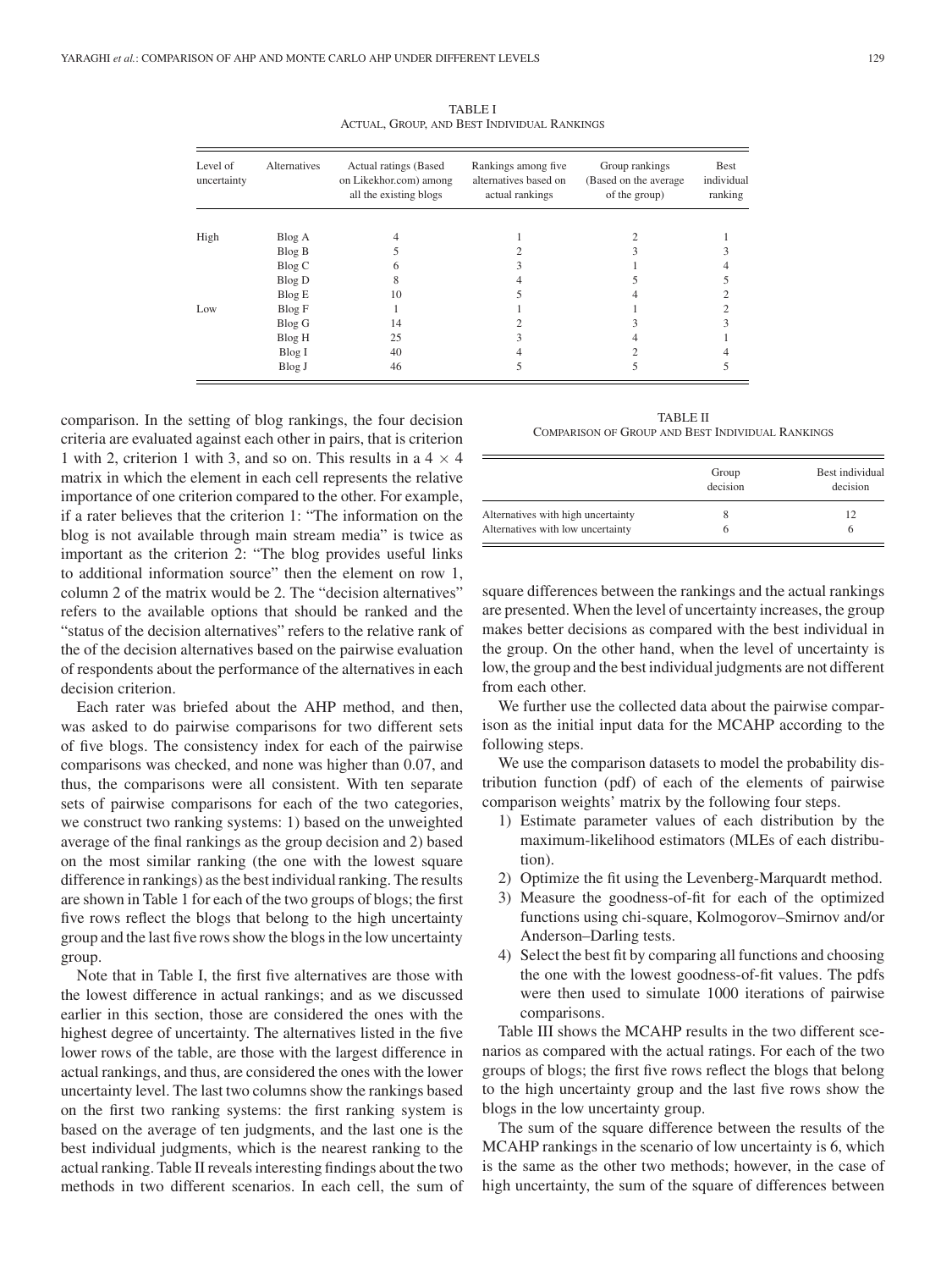| Level of<br>uncertainty | Alternatives | Actual ratings (based<br>on Likekhor.com) among<br>all the existing blogs | Rankings among five.<br>alternatives based on<br>actual rankings | Monte Carlo<br>AHP<br>rankings |
|-------------------------|--------------|---------------------------------------------------------------------------|------------------------------------------------------------------|--------------------------------|
| High                    | Blog A       | 4                                                                         |                                                                  |                                |
|                         | Blog B       |                                                                           |                                                                  |                                |
|                         | Blog C       | h                                                                         | 3                                                                |                                |
|                         | Blog D       | 8                                                                         |                                                                  |                                |
|                         | Blog E       | 10                                                                        | 5                                                                |                                |
| Low                     | Blog F       |                                                                           |                                                                  |                                |
|                         | Blog G       | 14                                                                        | 2                                                                |                                |
|                         | Blog H       | 25                                                                        | ٦                                                                |                                |
|                         | Blog I       | 40                                                                        |                                                                  |                                |
|                         | Blog J       | 46                                                                        |                                                                  | 5                              |

TABLE III COMPARISON OF ACTUAL (LIKEKHOR.COM) AND MONTE CARLO AHP RANKINGS

the MCAHP and the actual rankings is only 2. These results partially confirm the previous research findings, which state that the MCAHP performs better than AHP; however when the uncertainty is not substantially high, the results do not differ from the other two methods.

## VI. CONCLUSION

In this paper, we use simulation results to compare the performance of MCAHP with the AHP method. Although it is generally accepted that the first method performs better than AHP, it has not been clear that how the performance changes in accordance with the level of uncertainty. This paper shows that the difference between the results is not significant when the level of uncertainty is less than 0.24. Although this paper addresses one of the most important limitations in the literature regarding the comparison of the two methods based on both simulated and real data, it can be extended by considering higher levels of uncertainty. Moreover, we have validated our findings by a real-world example of Persian blogs. This practical example not only validates our results, but also is of interest to managerial decision-making researchers as a new method for selecting the proper tool for ranking among alternatives.

Our simulation results considers only two levels of hierarchy and includes the ranking of five alternatives with regards to five criteria; the hierarchy in the practical example is also structured in two levels, however, it has four evaluation criteria. Increasing the levels of hierarchy and the number of criteria and alternatives would affect the performance of AHP and MCAHP, and shedding light on these effects warrants further simulation studies on different formats of hierarchies with different numbers of criteria and alternatives. However, as mentioned in the beginning of Section IV our simulation algorithm demands a huge level of computation power. Increasing the levels of hierarchy, the number of decision criteria or alternatives would increase the computing time exponentially, and would not result in satisfactory outputs in a reasonable time window. We believe that further investigation on the effects of these complexities on the performance of these methods should be undertaken. We are now working on optimizing our simulation algorithm to reduce the computation time. This will enable us to further investigate more complicated hierarchies with higher number of decision alternatives and criteria.

Although higher levels of uncertainty can be simulated with more powerful computers, it would not add to our results since we have already shown that in uncertainty levels higher that 0.24, MCAHP would perform better that AHP. More detailed simulations can be performed to analyze the performance of the two methods by increasing the uncertainty levels in increments smaller than 0.02. In this study, we show the statistical difference between the performance of AHP and MCAHP does not exist at uncertainty level of 0.22, but appears at 0.24. The performance of the methods between these two levels of uncertainty is unclear in our study. More power computer technology and a better algorithm design would enable us to study the performance of the methods in smaller algorithms, and thus, understand how these two methods perform within the range of 0.22 and 0.24.

Another limitation of our study that should be addressed by future research is the assumption of independence among valuecreating criteria in traditional MCDM method. In real-world problems, decision-making criteria may be directly or indirectly interrelated [57]. Moreover, alternatives may be evaluated against aspiration levels (e.g., goals) rather than relative to other existing alternatives in the vicinity of the problem [58]. Therefore, statistical and economic assumptions might be at times unrealistic, and thus, creating new problems rendering the traditional MCDM methods ineffective [57], [59] . These important issues have been theorized and addressed in the recent MCDM literature by introducing hybrid multicriteria models [57], [59], [60]. For instance, using tools such as decision-making trial and evaluation laboratory (DEMATEL) is suggested by Tzeng *et al.* [57] to build a relation structure among the criteria (see Liou [61] for detailed explanations for improved MCDM approaches).

Our methodological comparisons are not affected by this issue since our assumptions are clear and our method specifically uses random independent variables for generating the relative score of a decision alternative with regard to a specific decision criterion. Therefore, the independence of the criteria is assumed and properly enforced in the simulation algorithm. Hence, the simulation results and the major contribution of the study to compare two MCDM methods are not being affected by unspecified issues. However, in the real-world application of our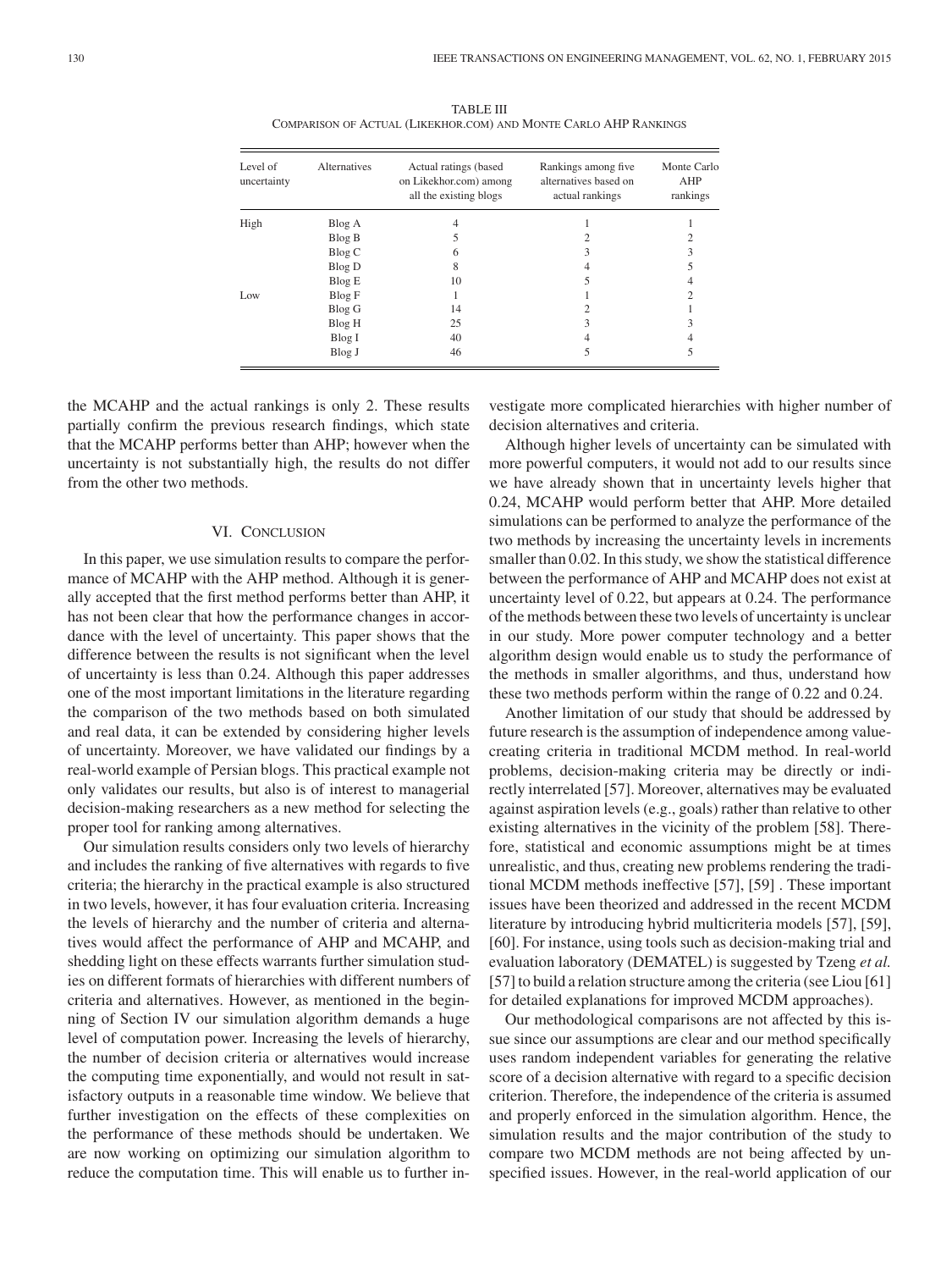method in blog rankings, criteria may be mutually interrelated. To maintain parsimony and focus on main contribution of our study (comparison of AHP and MCAHP under different levels of uncertainty), we assume independence of criteria in our illustrative example of blog ranking as well. Further implications of using techniques such as DEMATEL to increase the effectiveness of AHP and MCAHP need to be addressed by future research.

#### **REFERENCES**

- [1] T. L. Saaty, *The Analytic Hierarchy Process: Planning, Priority Setting, Resources Allocation*. New York, NY, USA: McGraw-Hill, 1980.
- R. P. Hämäläinen, "Reversing the perspective on the applications of decision analysis," *Decision Anal.*, vol. 1, no. 1, pp. 26–31, 2004.
- [3] F. Zahedi, "The analytic hierarchy process-a survey of the method and its applications," *Interfaces*, vol. 16, no. 4, pp. 96–108, 1986.
- [4] T. L. Saaty, "How to make a decision: The analytic hierarchy process," *Eur. J. Oper. Res.*, vol. 48, no. 1, pp. 9–26, 1990.
- [5] D. Paulson and S. Zahir, "Consequences of uncertainty in the analytic hierarchy process: A simulation approach," *Eur. J. Oper. Res.*, vol. 87, no. 1, pp. 45–56, 1995.
- [6] D. Hauser and P. Tadikamalla, "The analytic hierarchy process in an uncertain environment: A simulation approach," *Eur. J. Oper. Res.*, vol. 91, no. 1, pp. 27–37, 1996.
- [7] E. S. Rosenbloom, "A probabilistic interpretation of the final rankings in AHP," *Eur. J. Oper. Res.*, vol. 96, no. 2, pp. 371–378, 1997.
- [8] R. R. Levary and K. Wan, "A simulation approach for handling uncertainty in the analytic hierarchy process," *Eur. J. Oper. Res.*, vol. 106, no. 1, pp. 116–122, 1998.
- [9] R. Bañuelas and J. Antony, "Application of stochastic analytic hierarchy process within a domestic appliance manufacturer," *J. Oper. Res. Soc.*, vol. 58, no. 1, pp. 29–38, 2006.
- [10] N. Yaraghi and R. G. Langhe, "Critical success factors for risk management systems," *J. Risk Res.*, vol. 14, no. 5, pp. 551–581, 2011.
- [11] E. K. Lee and S. K. Ha, S.and Kim, "Supplier selection and management system considering relationships in supply chain management," *IEEE Trans. Eng. Manage.*, vol. 48, no. 3, pp. 307–318, Aug. 2001.
- [12] O. S. Vaidya and S. Kumar, "Analytic hierarchy process: An overview of applications," *Eur. J. Oper. Res.*, vol. 169, no. 1, pp. 1–29, 2006.
- [13] W. R. Bitman and N. Sharif, "A conceptual framework for ranking R& D projects," *IEEE Trans. Eng. Manage.*, vol. 55, no. 2, pp. 267–278, May. 2008.
- [14] W. Ho, "Integrated analytic hierarchy process and its applications–A literature review," *Eur. J. Oper. Res.*, vol. 186, no. 1, pp. 211–228, 2008.
- [15] J. S. Dyer, "Remarks on the analytic hierarchy process," *Manage. Sci.*, vol. 36, no. 3, pp. 249–258, 1990.
- [16] S. R. Watson and A. N. S. Freeling, "Comment on: Assessing attribute weights by ratios," *Omega*, vol. 11, no. 1, p. 13, 1983.
- [17] A. Arbel, "Approximate articulation of preference and priority derivation," *Eur. J. Oper. Res.*, vol. 43, no. 3, pp. 317–326, 1989.
- [18] B. Schoner and W. C. Wedley, "Ambiguous criteria weights in AHP: Consequences and solutions," *Decision Sci.*, vol. 20, no. 3, pp. 462–475, 1989.
- [19] C. A. B. Costa and J. C. Vansnick, "MACBETH An interactive path towards the construction of cardinal value functions," *Int. Trans. Oper. Res.*, vol. 1, no. 4, pp. 489–500, 1994.
- [20] C. A. B. Costa and J. C. Vansnick, "A critical analysis of the eigenvalue method used to derive priorities in AHP," *Eur. J. Oper. Res.*, vol. 187, no. 3, pp. 1422–1428, 2008.
- [21] P. T. Harker and L. G. Vargas, "Reply to "remarks on the analytic hierarchy process" by JS Dyer," *Manage. Sci.*, vol. 36, no. 3, pp. 269–273, 1990.
- [22] R. Ramanathan, "A note on the use of the analytic hierarchy process for environmental impact assessment," *J. Environ. Manage.*, vol. 63, no. 1, pp. 27–35, 2001.
- [23] D. Y. Chang, "Applications of the extent analysis method on fuzzy AHP," *Eur. J. Oper. Res.*, vol. 95, no. 3, pp. 649–655, 1996.
- [24] L. C. Leung and D. Cao, "On consistency and ranking of alternatives in fuzzy AHP," *Eur. J. Oper. Res.*, vol. 124, no. 1, pp. 102–113, 2000.
- [25] F. A. Lootsma, "Conflict resolution via pairwise comparison of concessions," *Eur. J. Oper. Res.*, vol. 40, no. 1, pp. 109–116, 1989.
- [26] F. A. Lootsma, "Scale sensitivity in the multiplicative AHP and SMART," *J. Multi-Criteria Decision Anal.*, vol. 2, no. 2, pp. 87–110, 1993.
- [27] Y. Dong, G. Zhang, W. Hong, and Y. Xu, "Consensus models for AHP group decision making under row geometric mean prioritization method," *Decision Support Syst.*, vol. 49, no. 3, pp. 281–289, 2010.
- [28] G. Crawford and C. Williams, "A note on the analysis of subjective judgment matrices," *J. Math. Psychol.*, vol. 29, no. 4, pp. 387–405, 1985.
- [29] J. Barzilai and B. Golany, "AHP rank reversal, normalization and aggregation rules," *Inf. Syst. Oper. Res.*, vol. 32, no. 2, pp. 57–64, 1994.
- [30] S. Schenkerman, "Avoiding rank reversal in AHP decision-support mode," *Eur. J. Oper. Res.*, vol. 74, no. 3, pp. 655–688, 1994.
- [31] A. Stam and A. Silva, "Stochastic judgments in the AHP: The measurement of rank reversal probabilities," *Decision Sci.*, vol. 28, no. 3, pp. 655–688, 1997.
- [32] M. Sajjad Zahir, "Incorporating the uncertainty of decision judgements in the analytic hierarchy process," *Eur. J. Oper. Res.*, vol. 53, no. 2, pp. 206–216, 1991.
- [33] I. Basak and T. Saaty, "Group decision making using the analytic hierarchy process," *Math. Comput. Modelling*, vol. 17, no. 4, pp. 101–109, 1993.
- [34] F. J. Carmone, A. Kara, and S. H. Zanakis, "A Monte Carlo investigation of incomplete pairwise comparison matrices in AHP," *Eur. J. Oper. Res.*, vol. 102, no. 3, pp. 538–553, 1997.
- [35] I. Erol and J. W. Ferrell, "A methodology for selection problems with multiple, conflicting objectives and both qualitative and quantitative criteria," *Int. J. Prod. Econ.*, vol. 86, no. 3, pp. 187–199, 2003.
- [36] V. Bertsch, J. Geldermann, and O. Rentz, "Multidimensional monte carlo sensitivity analysis in multi-criteria decision support," in *Proc. Symp. Autom. Syst. Based Human Skill Knowl.*, vol. 9, no. 1, 2006, pp. 141–146.
- [37] T.-H. Hsu and F. F. Pan, "Application of monte carlo AHP in ranking dental quality attributes," *Expert Syst. Appl.*, vol. 36, no. 2, pp. 2310–2316,2009.
- [38] Z. P. Fan, Y. Liu, and B. Feng, "A method for stochastic multiple criteria decision making based on pairwise comparisons of alternatives with random evaluations," *Eur. J. Oper Res.*, vol. 207, no. 2, pp. 906–915, 2010.
- [39] I. Durbach, R. Lahdelma, and P. Salminen, "The analytic hierarchy process with stochastic judgements," *Eur. J. Oper. Res.*, 2014.
- [40] I. Basak, "Probabilistic judgments specified partially in the analytic hierarchy process," *Eur. J. Oper. Res.*, vol. 108, no. 1, pp. 153–164, 1998.
- [41] R. Banuelas and J. Antony, "Application of stochastic analytic hierarchy process within a domestic appliance manufacturer," *J. Oper. Res. Soc.*, vol. 58, no. 1, pp. 29–38, 2007.
- [42] K. N. Thompson, "Vendor profile analysis," *J. Purchasing & Mater. Manage.*, vol. 26, no. 1, p. 11, 1990.
- [43] W.-N. Pi and C. Low, "Supplier evaluation and selection via taguchi loss functions and an ahp," *Int. J. Adv. Manuf. Technol.*, vol. 27, no. 5–6, pp. 625–630, 2006.
- [44] F. Zahedi, "Group consensus function estimation when preferences are uncertain," *Oper. Res.*, vol. 34, no. 6, pp. 883–894, 1986.
- [45] M. W. Herman and W. W. Koczkodaj, "A Monte Carlo study of pairwise comparison," *Inf. Process. Lett.*, vol. 57, no. 1, pp. 25–29, 1996.
- [46] R. Aull-Hyde, S. Erdogan, and J. M. Duke, "An experiment on the consistency of aggregated comparison matrices in AHP," *Eur. J. Oper. Res.*, vol. 171, no. 1, pp. 290–295, 2006.
- [47] J. C. Butler, J. S. Dyer, and J. Jia, "Using attributes to predict objectives in preference models," *Decision Anal.*, vol. 3, no. 2, pp. 100–116, 2006.
- [48] A. Ishizaka and M. Lusti, "How to derive priorities in AHP: A comparative study," *Central Eur. J. Oper. Res.*, vol. 14, no. 4, pp. 387–400, 2006.
- [49] P. T. Harker, "Alternative modes of questioning in the analytic hierarchy process," *Math. Model.*, vol. 9, no. 3, pp. 353–360, 1987.
- [50] A. Ishizaka, D. Balkenborg, and T. Kaplan, "Influence of aggregation and measurement scale on ranking a compromise alternative in AHP," *J. Oper. Res. Soc.*, vol. 62, no. 4, pp. 700–710, 2010.
- [51] F. J. Dodd and H. A. Donegan, "Comparison of prioritization techniques using interhierarchy mappings," *J. Oper. Res. Soc.*, vol. 46, no. 4, pp. 492–498, 1995.
- [52] D. Ma and X. Zheng, "9/9±9/1 scale method of AHP," in *Proc. 2nd Int. Symp. Analytic Hierarchy Process*, vol. 1, 1991, pp. 197–202.
- [53] A. A. Salo and R. P. Hämäläinen, "On the measurement of preferences in the analytic hierarchy process," *J. Multi-Criteria Decision Anal.*, vol. 6, no. 6, pp. 309–319, 1997.
- [54] Google. (2013, Jan.). Google reader. [Online]. Available: http://www. google.com/reader/
- [55] Likekhor. (2013, Jan). Welcome to: Likekhor.com. [Online]. Available: http://www.Likekhor.com